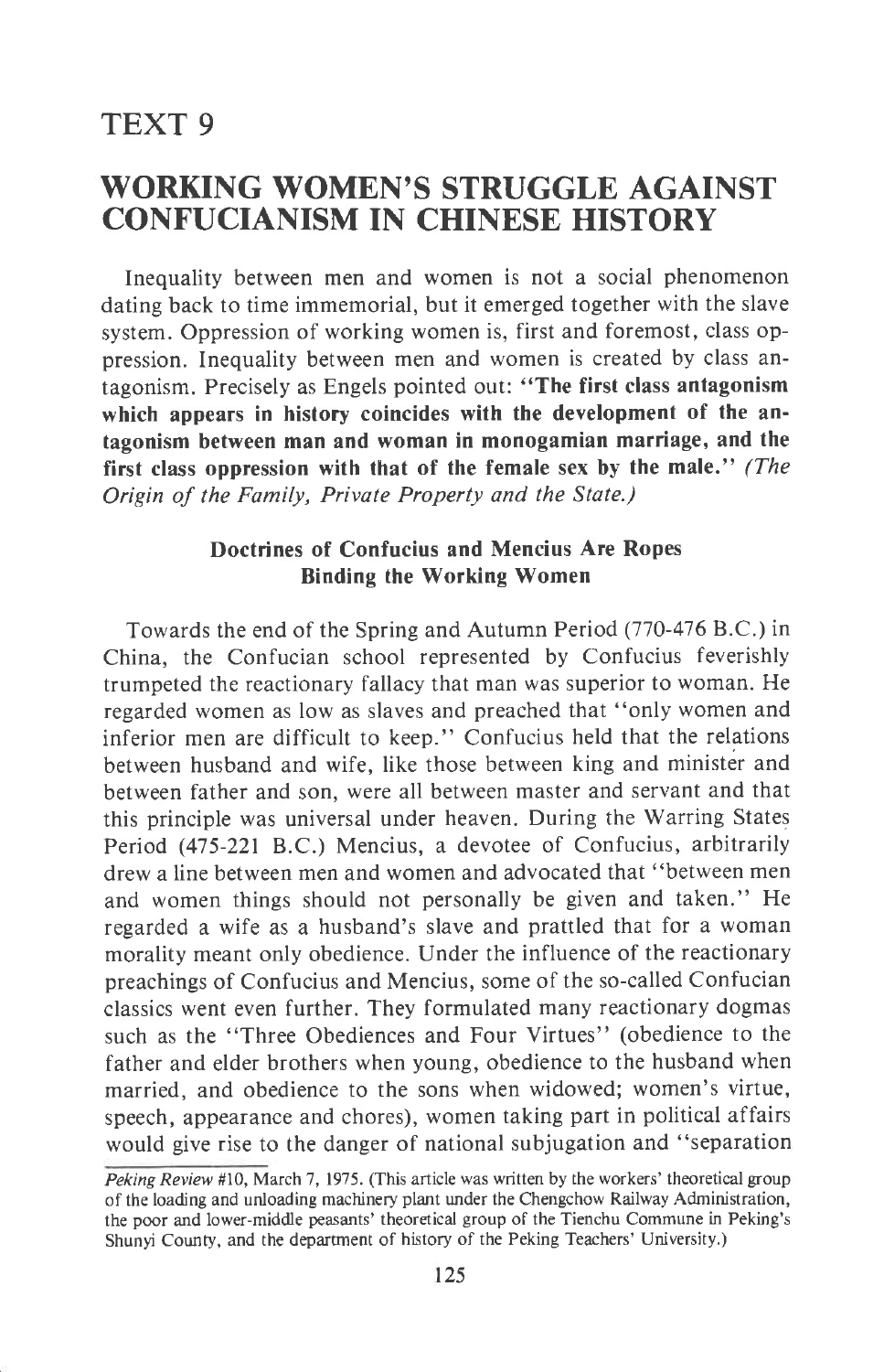of men and women'' was a "major moral principle of a country." They thus imposed numerous spiritual shackles on the masses of working women. All these reactionary fallacies spread by Confucius and Mencius were entirely for the purpose of upholding and trying to restore the slave system.

With the daily sharpening of the contradiction between the peasant class and the landlord class after the middle of the Western Han Dynasty (206 B.C.-8 A.D.), the landlord class gradually switched from respect for the Legalist school and opposing the Confucian school to worshipping the latter and opposing the former. As a result, reactionary Confucian ideas on the question of women developed further. A devotee of Confucius, Tung Chung-shu babbled that relations between husband and wife, like those between king and minister or father and son, were decided by the *yin-yang* relationship. The husband represented *yang* (male or positive element) and the wife *yin* (female or negative element). Pan Ku of the Eastern Han Dynasty (25-220) epitomized this idea as follows: "The sovereign guides the ministers, the father guides the son and the husband guides the wife." They alleged that the difference in status between men and women following the appearance of class antagonism was absolute and eternal like "*yang* being superior to *yin*" or the sky above the earth. This fallacy of deciding the status of men and women by the *yin-yang* principle put a theological cloak over the reactionary theories for oppressing women.

Ardent followers of Confucius in the Tang Dynasty (618-907) turned out many reactionary works such as Analects for Women and Filial Piety for Women to inculcate among the masses of working women the idea of man being superior to woman. These writings did everything possible to spread ideas that women must keep to their "chastity" and "submissively accept all unfair treatment" and that "between men and women things should not personally be given and taken." Some even prescribed that a woman "should not look back when walking, twitch her lips when talking, move her knees when sitting, rustle her skirt when standing, laugh when happy and shout when angry." If she followed these rules in all her acts, could she look like a living person?

As the peasants' struggle against the landlord class mounted wave upon wave in the Sung Dynasty (960-1279), the latter became more and more reactionary. Some followers of Confucius and Mencius made big efforts to elaborate the reactionary canon that "the sovereign guides the ministers, the father guides the son and the husband guides the wife." They said this was prescribed by heaven long before the appearance of humanity. An apologist for the landlord class called Cheng Yi demanded that women strictly keep to their "chastity" and shouted that "starving to death is very insignificant, while loss of chastity (for a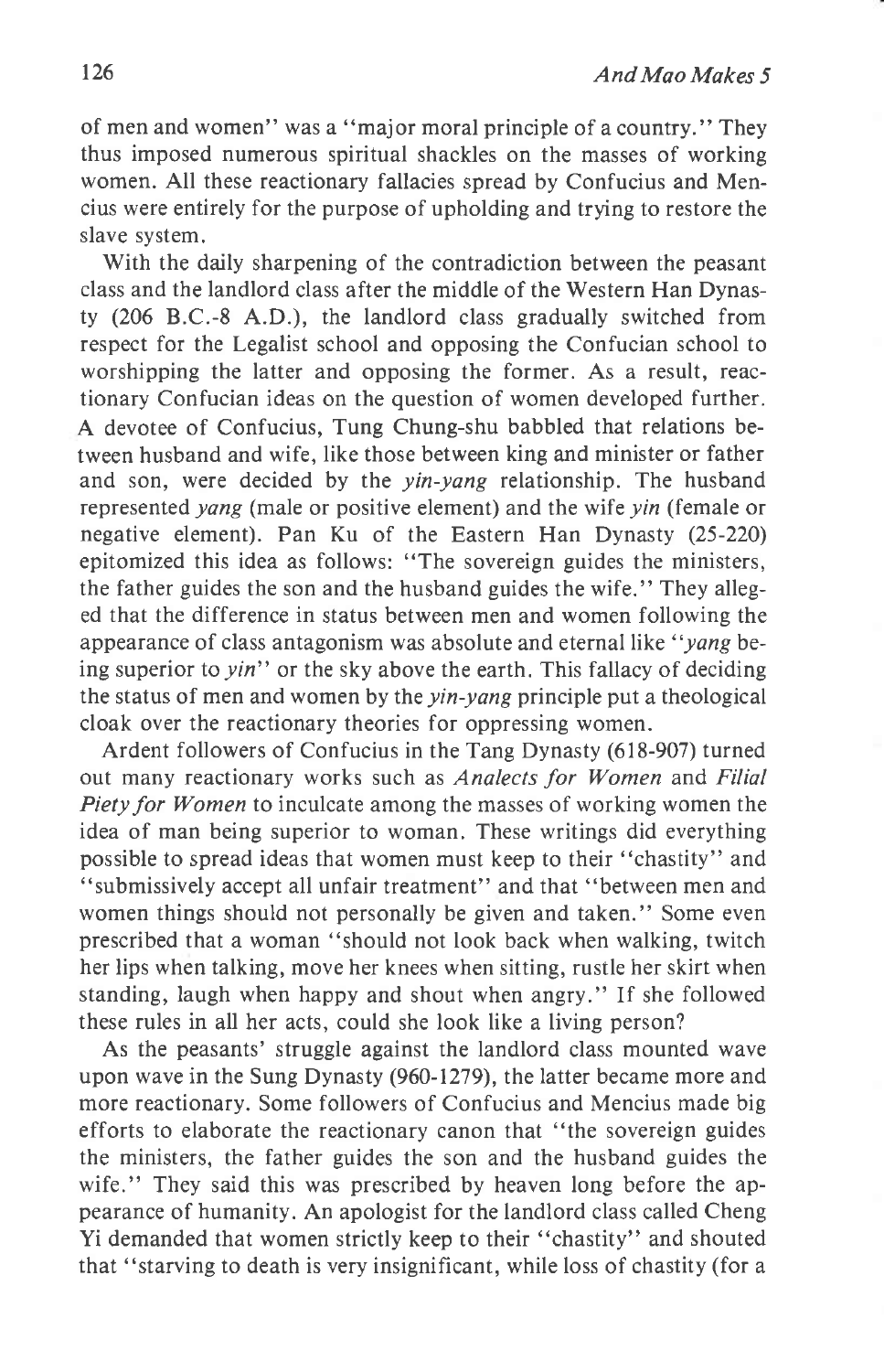widow to remarry was regarded as loss of chastity) is a great matter." He thus openly preached that women should become willing sacrifices to the feudal ethical code. Countless numbers of women in the ensuing 800 years were victims of this reactionary idea advocated by Cheng yi.

The Ming (1368-1644) and Ching (1644-19ll) Dynasties were in the Iate period of feudal society. To stave off their decline and fall, the reactionary rulers were even more frantic in propagating the idea of male superiority. For more than 500 years a great many books preaching this idea were put out. They included systematically edited collections, popular readers and writings promulgated for the whole nation in the name of the supreme feudal rulers. This motley collection of books made the victimization of women more barbaric than ever before.

After the Revolution of 1911, Yuan Shih-kai who dreamt of restoring the monarchy and the autocrat and traitor to the people Chiang Kaishek completely inherited the mantle of the previous reactionary rulers. They preached that "relations between husband and wife" and the "separation of men and women"\_advocated by the Confucian school were "immutable principles of social Iife." Liu Shao-chi and Lin Piao, revisionist chieftains in the Party, and their gangs also took over all that Confucius preached and continued spreading the reactionary idea of men being superior to women. Slandering women as "backward" and "useless," they tried to continue putting Chinese women in bondage to the doctrines of Confucius and Mencius so as to restore capitalism in China.

### Working Women-a Great Revolutionary Force

Where there is oppression, there is resistance. Numerous facts in Chinese history have proved that the working women not only can shatter the bonds of the doctrines of Confucius and Mencius, but are <sup>a</sup> great revolutionary force in the fight against feudalism, Confucianism and imperialism.

Struggle Against Feudalism. Men in China were generally subjected to the domination of three authorities: political, clan and religious. As for women, in addition to being dominated by these three authorities, they were also dominated by men or the authority of the husband. Chairman Mao has said: "These four authorities-political, clan, religious and masculine-are the embodiment of the whole feudal-patriarchal system and ideology, and are the four thick ropes binding the Chinese people, particularly the peasants." "The political authority of the landlords is the backbone of all the other systems of authority." (Report on an In-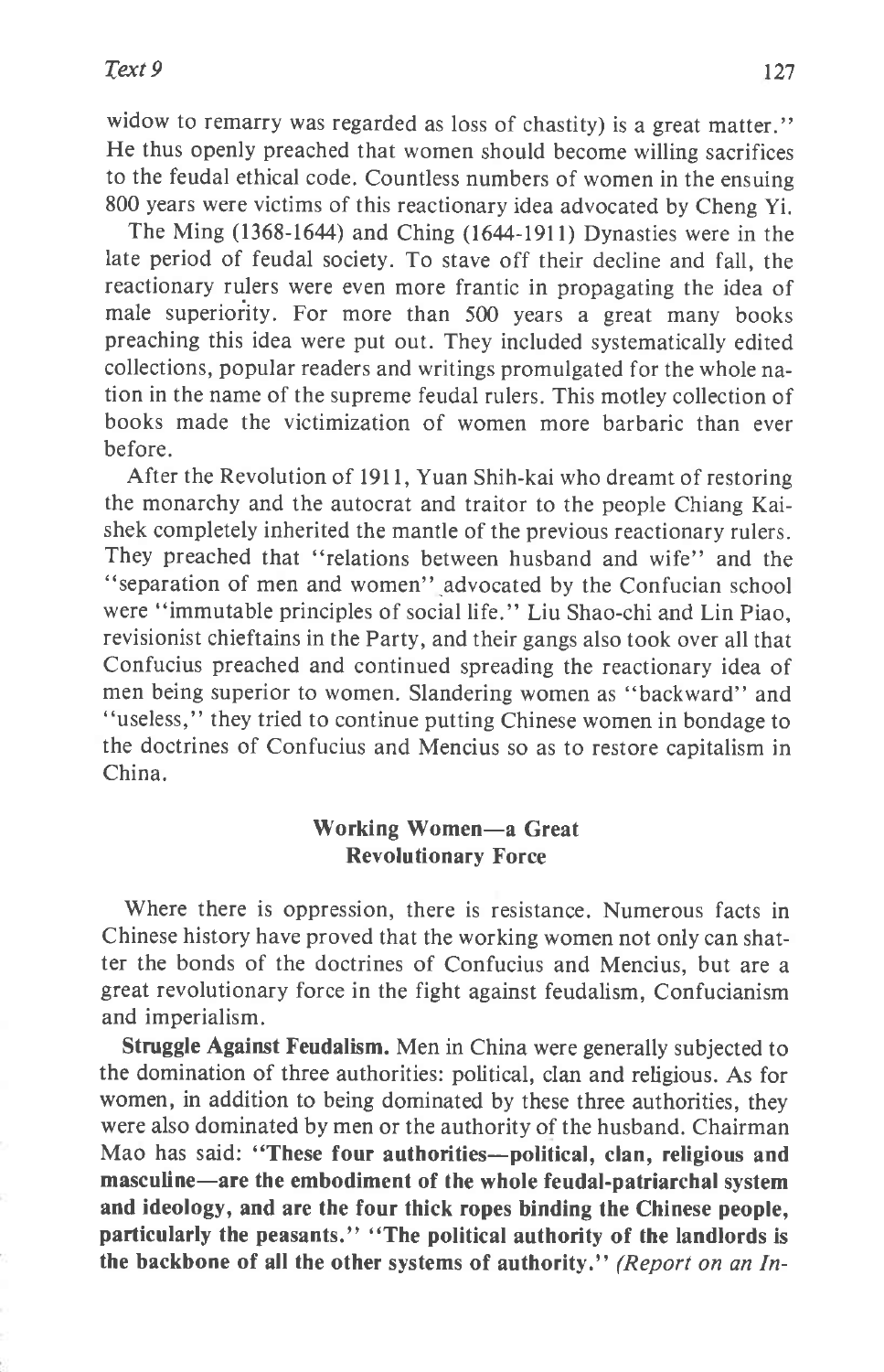vestigation of the Peasant Movement in Hunan.) In their struggle for liberation, the working women made feudal rule of the landlord class their first target of attack.

Towards the end of the Western Han Dynasty, Mother Lu of Haichu (present-day Jihchao County, Shantung Province) had bitter hatred for the exorbitant taxes and levies of the reactionary government. When her son was unjustly killed by the magistrate, this aggravated her pentup hatred and enmity and she organized more than I,000 impoverished peasants to stage an uprising in 17 A.D., proclaiming herself the general. Under her leadership, they took Haichu by storm, executed the magistrate, continued fighting the reactionary government and soon their army expanded to more than 10,000 people. After the death of Mother Lu, most of her units joined the rebellious peasant armies in other places. This formed a big nationwide peasant uprising which overthrew that reactionary regime.

The heroine Tang Sai-erh from Putai (present-day Pohsing County, Shantung Province) was a leader of a peasant uprising in Shantung in the early Ming Dynasty. By propagating revolution and organizing the masses, she assembled the armed peasant forces in the surrounding areas and established a rural revolutionary base area in 1420. The Ming government hurriedly dispatched troops to suppress the uprising. Spurring on her horse, Tang Sai-erh killed the enemy commander with her sword, and the enemy troops were completely annihilated. Terrorstricken, the Ming ruler immediately sent a senior officer to put down the uprising. Though encircled, she directed her troops to feint an attack on one place while striking at another, thus enabling the peasant forces to break through the encirclement and move to a place of safety. After the failure of the uprising, the Ming ruler twice issued orders to search for and arrest Tang Sai-erh, but the enemy never found her, for she was well protected by the masses.

Great Force in Criticizing Doctrines of Confucius and Mencius. The doctrines of Confucius and Mencius are spiritual pillars to uphold and restore the reactionary rule of the exploiting classes and ropes to enslave and bind the working women. In their struggle against this reactionary rule, the working women of China have heavily pounded and swept away these doctrines.

During the early period of the Tang Dynasty, Chen Shuo-chen from Muchow (present-day Chienteh County in Chekiang Province) and her brother-in-law Chang Shu-yin led an armed uprising in Chekiang in 653 A.D. She proclaimed herself Emperor Wen Chia and appointed Chang Shu-yin ner prime minister. She threw overboard the Confucian fallacy that women should only stay at home and cook and "not take part in political affairs," and so by her actions she criticized the reactionary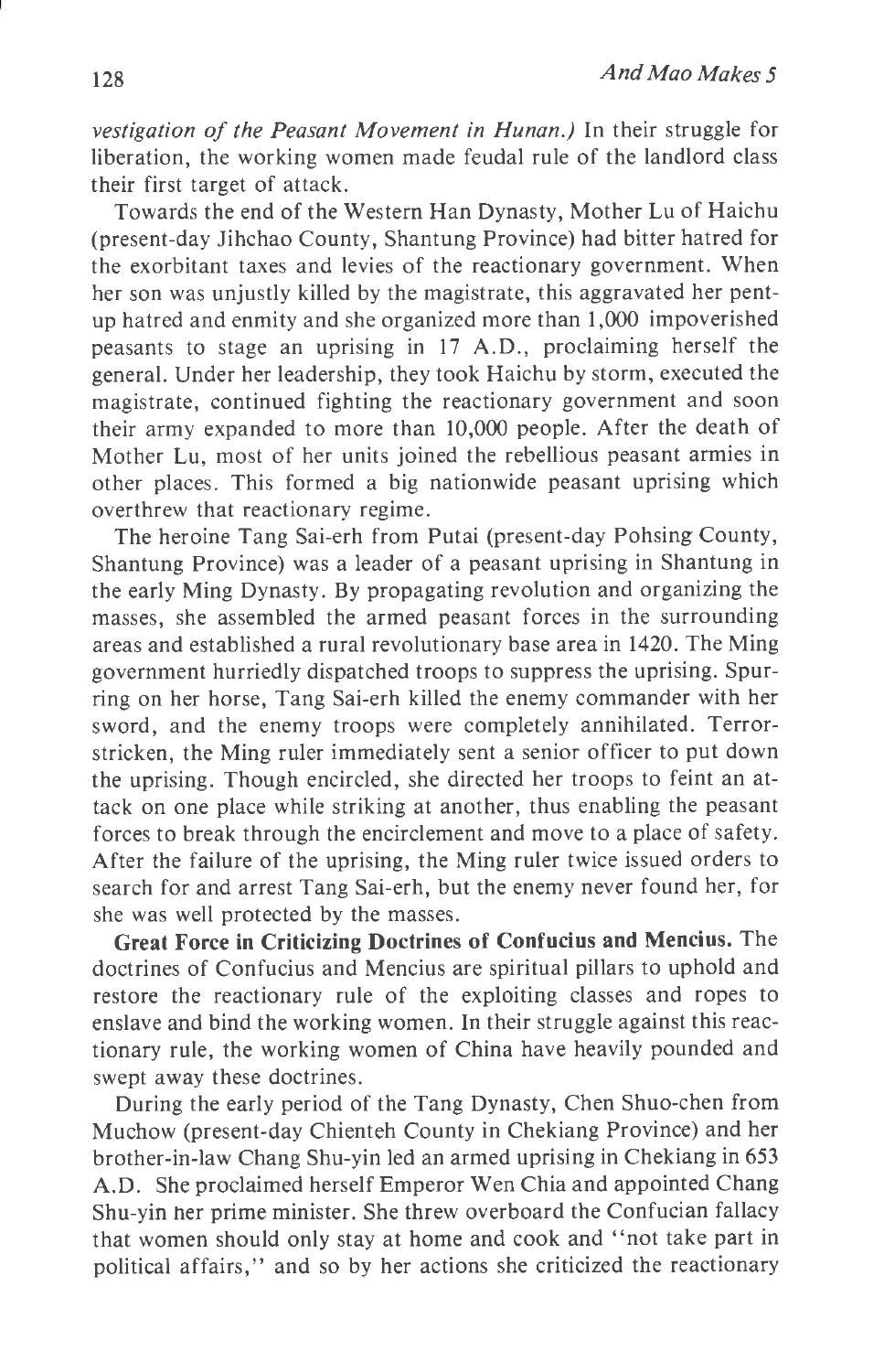Confucian concept that the "right to rule comes directly from heaven." She was the first woman emperor of a revolutionary political power founded by the working people in Chinese history.

During the Taiping Heavenly Kingdom revolutionary movement in the mid-l9th century, working women actively took part in the armed struggle and in the movement opposing Confucianism.

The Taiping Heavenly Kingdom firmly opposed the idea and practice of male supremacy and stood for four great equalities-political equality, economic equality, equality among nationalities and equality between man<sup>t</sup>and woman.

Politically, women in the Taiping Heavenly Kingdom took part in extensive political activities and many held important official posts up to the highest ranks. Economically, the kingdom stipulated that "land shall be distributed according to the number of persons, irrespective of sex." Militarily, men and women were armed alike to fight the enemy and the Taiping Army recruited a large number of soldiers from among the working women. There were about 100,000 women soldiers and many women generals, marshals and commanders. In the cultural and educational spheres, both men and women could take part in government examinations. In one special examination for women, the examinees exceeded 200 and both the chief and deputy examiners were women.

Heroines Resisting Imperialist Aggression. As a result of imperialist aggression after the Opium War in 184O, China was gradually reduced to a semi-colonial and semi-feudal society. The calamity-ridden Chinese working people at that time shouldered the herculean task of opposing imperialism, feudalism and the doctrines of Confucius and Mencius. Chairman Mao has pointed out: "The history of China's transformation into a semi-colony and colony by imperialism in collusion with Chinese feudalism is at the same time a history of struggle by the Chinese people against imperialism and its lackeys." (The Chinese Revolution and the Chinese Communist Party.) Many working women's heroic deeds are listed in the records of the Chinese people's struggle against imperialist aggression.

After British troops had invaded and occupied Kwangchow in 1841, they went to pillage in Sanyuanli on its northern outskirts. Raising banners with the characters Ping Ying Tuan (Quell the British Corps), the heroic Sanyuanli people took up arms and gave the British invading troops a sound beating. Men and women, old and young, tens of thousands of people from 103 neighbouring villages joined forces to chase the retreating panic-stricken enemy. Ah Feng, wife of Chou Chun who was one of the Ping Ying Tuan leaders, was a courageous and skilful fighter in the corps and was warmly acclaimed by the masses.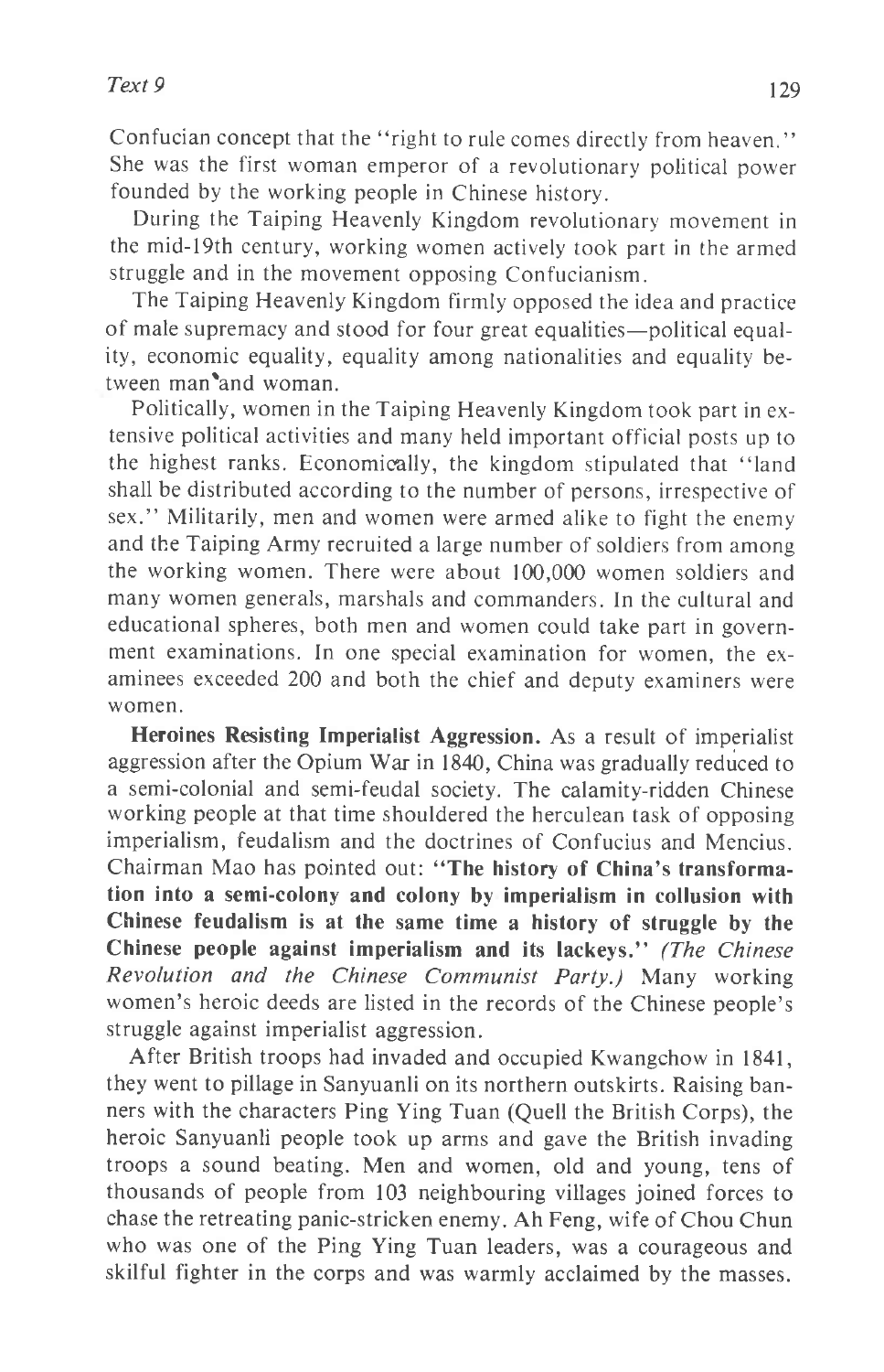The enemy dared not go near her. The women of Sanyuanli played <sup>a</sup> positive role in the struggle against the British invaders and proved through their own actions that the Chinese working women were an important force in the struggle against imperialism.

The Small Sword Society of Shanghai staged an armed uprising in 1853 to fight tit for tat against U.S., British and French imperialism and their lackeys. Chou Hsiu-ying, daughter of a leader of the rebellious army, Chou Li-chun, was adept at using a big sword and the masses called her Big Sword Girl Hsiu. At 17, she and her father joined in the struggle against the feudal landlords by refusing to pay the land rent. She was made a general after the uprising and heroically resisted the Ching government troops in the campaign to defend Chiating near Shanghai. When the Ching troops attacked Shanghai, she enticed the enemy to advance deep into a trap and large numbers of enemy troops were killed. In the fierce battle to break out of Shanghai, she fought courageously against the U.S., British and French aggressors and gave up her young life.

An Anglo-French allied army occupied Peking and Tientsin in <sup>1860</sup> and burnt and reduced the Yuan Ming Yuan Summer Palace in Peking's western suburbs to ashes. The British troops twice invaded Hsiehchuang Village, five kilometres from the palace. When the enemy came to the village the second time, Feng Wan-chen, a l9-year-old daughter of a hunter's family, and the village's young hunters decided to take action. By launching a surprise attack, they killed more than <sup>100</sup> enemy troops and made the rest flee helter-skelter, leaving their guns and ammunition behind. Not fearing a strong enemy and daring to struggle, Feng Wan-chen personified the Chinese working women's glorious tradition in fighting tyranny.

#### Revelations of History

First, China's working women are a great revolutionary force. Not willing to be bound by the "four ropes," they are firm in putting up resistance, in making revolution and in transforming society. That was why they took part in every one of the hundreds of peasant uprisings in Chinese history. Marx said: "Anybody who knows anything of history knows that great social changes are impossible without the feminine ferment." (Marx to L. Kugelmann.) Although past revolutionary struggles by the working people, including the working women, did not win final victory, their struggles alone were the real force propelling the development of history in feudal society.

Second, male superiority is the product of private property and class oppression. The woman question is a question of class struggle.